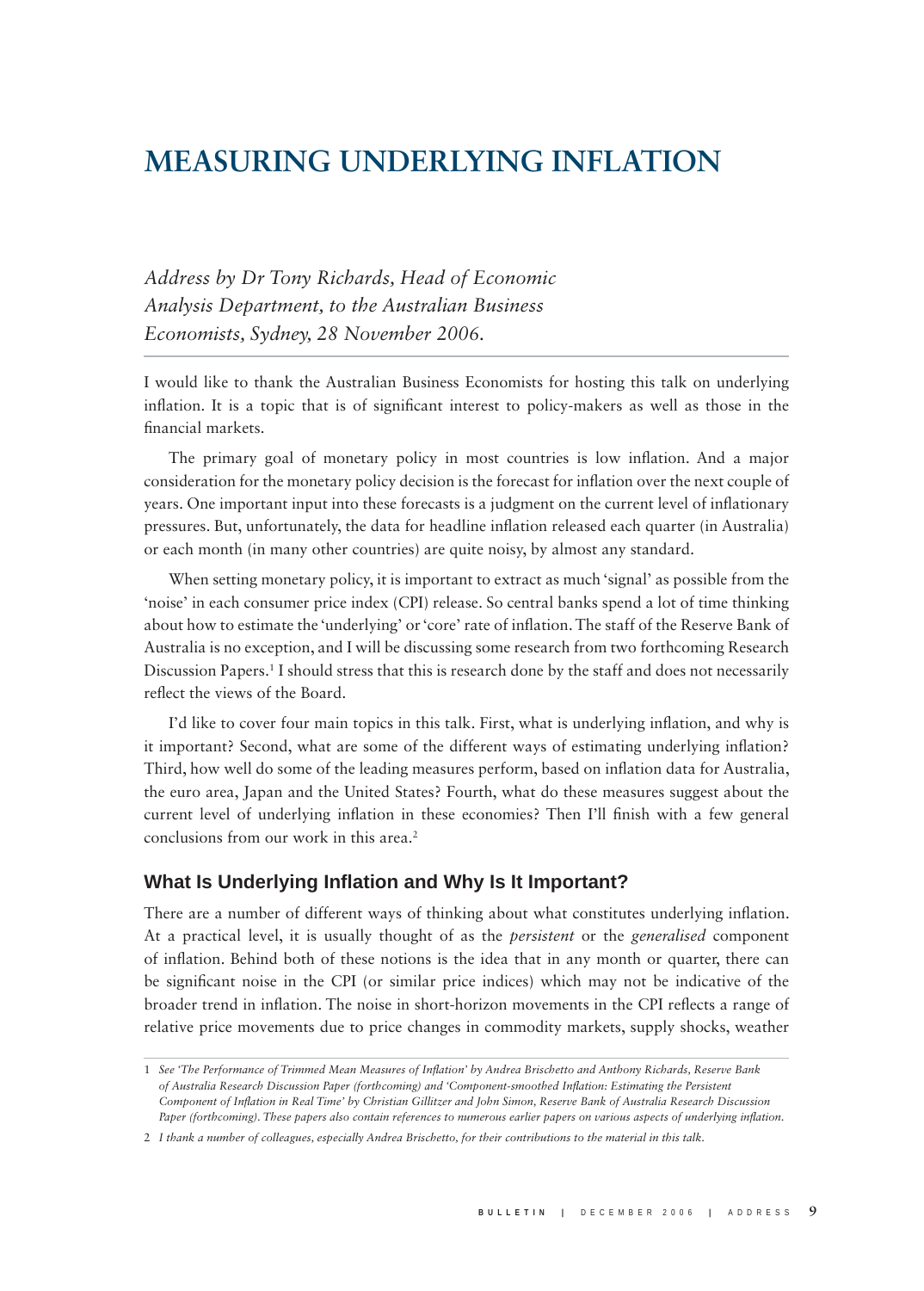effects, infrequent resetting of prices or taxes, and so on. Of course, not all changes in relative prices are noise, but much of this high-frequency movement in the CPI will indeed be relatively temporary.

The task for central banks is to try to look through the short-term noise in the data and decide what part of the observed price changes is likely to be persistent and to have implications for future inflation and for the goal of medium-term price stability. The Reserve Bank's objective is to keep consumer price inflation between 2 to 3 per cent, on average, over the cycle. The objective is clearly in terms of the overall CPI. But measures of underlying inflation provide information that help to achieve this objective.

Recently, we have had a very clear example of noise in the Australian inflation data. In particular, following the destruction of most of the national banana crop earlier this year in Tropical Cyclone Larry, banana prices increased by around 400 per cent. When an item has a price increase of that magnitude, it can have a very large impact on the CPI, even if it has only a very small weight in the overall CPI. Estimates suggest an impact of around half a percentage point on the CPI in the June quarter and a bit more in the September quarter. Of course, that impact is likely to be unwound within the next year as the new crop is produced, and we can be almost certain that there will not have been any significant second-round effects on other prices. So, as the Bank has pointed out on several occasions, this price volatility has not had any implications for monetary policy.

In addition, world oil prices have been contributing to significant volatility in the annual headline rate. Headline inflation has recently been close to 4 per cent. But it would not be surprising to see a rate with a 2 in front of the decimal place relatively soon, as falling petrol prices flow through into the CPI data. Assuming world oil prices remain around current levels, we cannot rule out the possibility that the headline rate might even have a 1 in front of the decimal place, by around mid 2007, when falls in banana prices are also included. Once those shocks themselves pass, headline inflation would then be expected to return towards the level of underlying inflation.

As the *Statement on Monetary Policy* released earlier this month noted, the Bank will treat the temporarily low headline numbers in much the same way as it has treated the temporarily high headline numbers seen in the past couple of quarters. In particular, it will focus on the outlook for medium-term inflation, using estimates of underlying inflation as part of its analysis. And I should stress that the outlook on these points remains essentially unchanged from what was communicated in the *Statement*. Nothing in this talk should be viewed as altering that outlook.

## **What Are Some Different Ways of Estimating Underlying Infl ation?**

Because of the noise in short-horizon movements in the CPI, policy-makers and other analysts often look to measures of underlying or core inflation, which should be subject to less noise than headline inflation. There are a range of measures, but they can mostly be viewed as attempts to increase the signal-to-noise ratio in the high-frequency inflation data.

One approach is to do econometric modeling, proceeding from various prior beliefs or restrictions about the relationship between inflation and other variables. But the results will be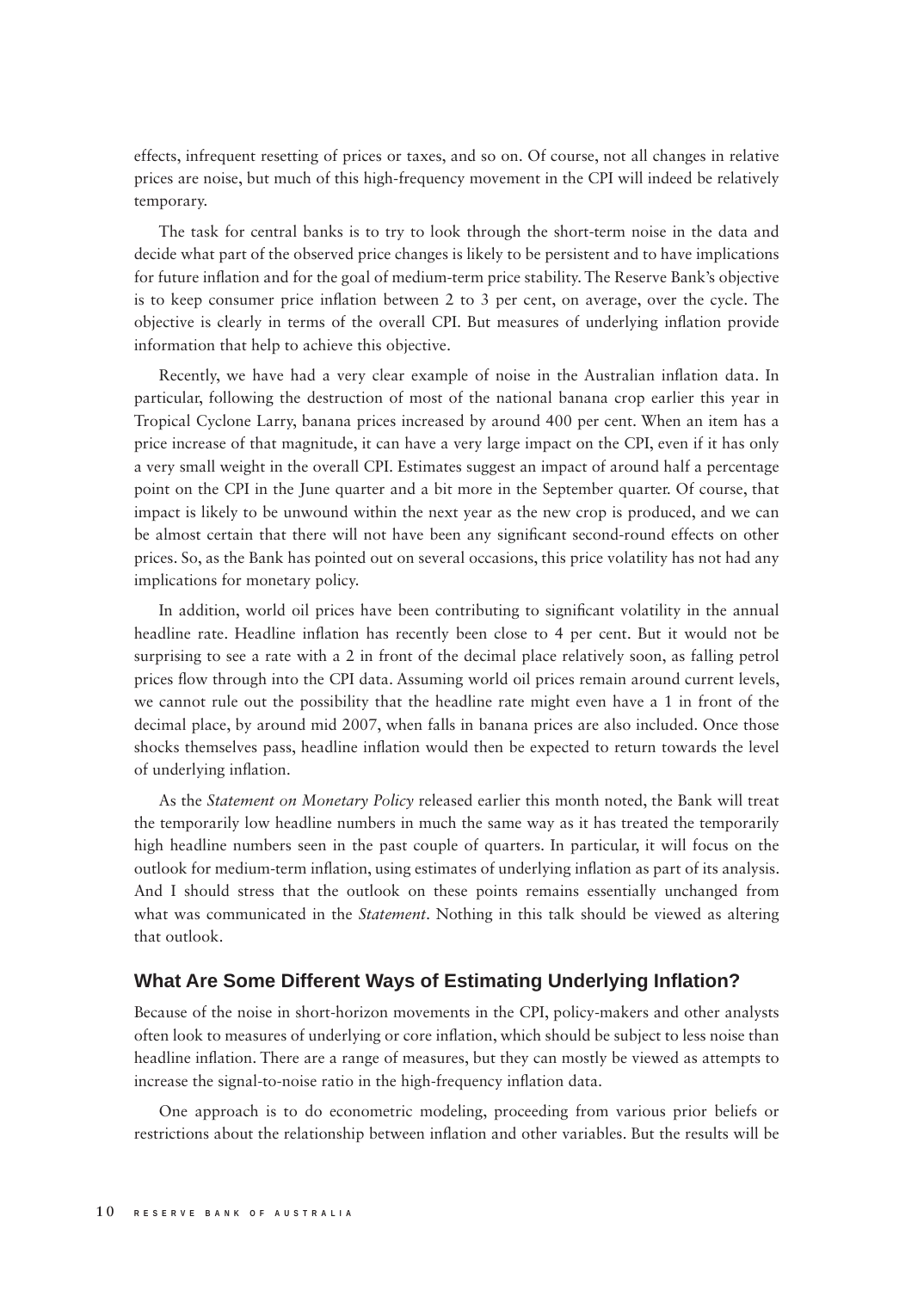highly dependent on the particular assumptions and modeling strategy. So it's not surprising that this approach is not implemented widely.

Instead, most estimates of underlying inflation rely less on theory and more on some sort of transformation of the actual price data. One simple method of removing noise is to use an average of recent monthly or quarterly rates, for example using annual rates of inflation rather than just the price movement in the latest month or quarter. This will be somewhat effective in creating a smoother measure, but it will be a backward-looking one. In particular, it will probably place insufficient weight on the information in the data for the most recent months or quarters. Indeed, as we are seeing in a number of countries at the moment, annual rates of inflation can change significantly, not only because of some movement in prices in the latest period, but because of movements in prices that happened a year ago – I have in mind the falls in headline inflation rates that are occurring as the 2005 Hurricane Katrina spike in oil prices drops out of the annual rate.

Accordingly, measures of underlying inflation typically do not use time averaging but instead use information on the distribution of price changes for CPI items within each month or quarter to try to extract information about underlying inflation that cannot be obtained from looking at just the total.

One possible method is to use specific or ad-hoc adjustments. Say we know that the CPI has spiked up because of a jump in banana prices due to a weather-related phenomenon. Why not just exclude the banana price impact in the quarter that prices rise and the quarter that they fall? One problem with this is that if spikes are unwound only gradually, do we then exclude the effect of banana prices in many subsequent quarters? And why stop at banana prices – couldn't one make the case for all sorts of additional specific adjustments? So in practice, specific adjustments are only made where there is a very strong case to do so. For Australia, the RBA has used specific adjustments to remove the unavoidable impacts of the changes to the tax system in 1999/2000, but not in any other cases in recent years.

Instead of such specific adjustments, most measures of underlying inflation rely on more systematic methodologies. One simple option is that if part of the observed noise in CPIs is seasonal in nature, one might use seasonal adjustment on the prices of the relevant CPI components.

Another approach is to systematically exclude the impact of particular items. The most widely used underlying measure is the inflation rate for the CPI basket excluding a few items which historically have had particularly volatile prices. The items typically excluded are various types of food and/or energy, and in some countries the resulting measure is often referred to as 'core' inflation. These 'exclusion' measures of underlying inflation remove the direct effect of movements in the prices of those items on the rationale that they tend to be volatile and often not reflective of the underlying or persistent inflation pressures in the economy. They are obviously easily calculated and explained to the public.

However, exclusion measures of underlying inflation may not always be appropriate. For example, there can be large temporary movements in other components of the CPI that are not excluded from such measures. In addition, there may indeed be information about underlying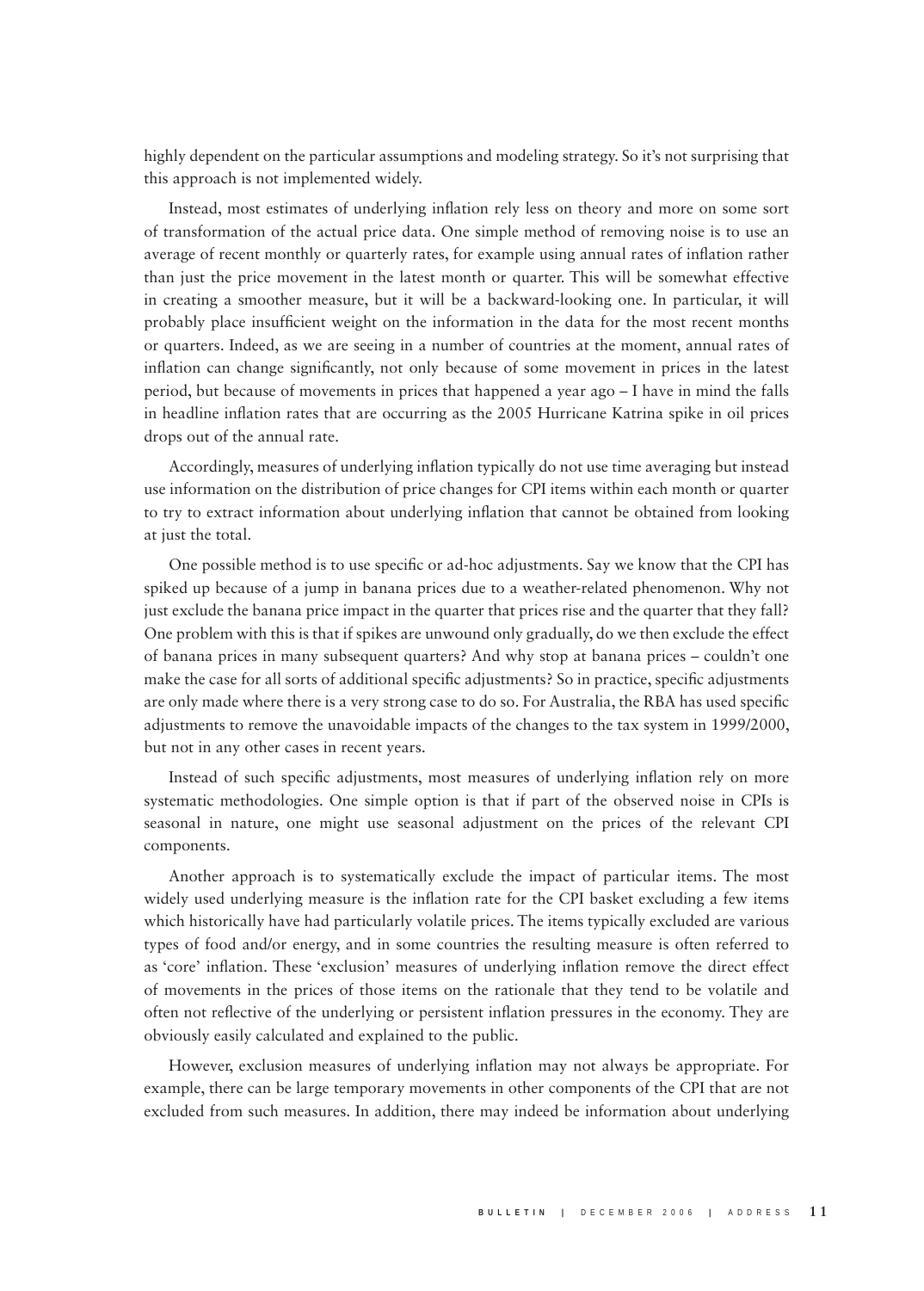inflation pressures in the food and energy components, but such information will be lost in an exclusion measure.

Trimmed mean measures are another approach that is fairly widely used. Let me first give an explanation for the name. They are 'trimmed' means in the sense that they are the mean or average price change for the CPI basket after taking away, or 'trimming', the more extreme price changes in any period. The way they are calculated is to first order all the price changes for individual CPI components in any period from lowest to highest, and the items that are trimmed are those that lie at the two outer edges of the distribution of price changes for that period.

Exclusion measures remove some pre-specified items in every period regardless of whether or not their price changes are extreme. In contrast, trimmed mean measures exclude – or more correctly down-weight<sup>3</sup> – the impact of items based on whether or not they appear to be outliers in the period in question. These measures represent an attempt to estimate the central part of the distribution of price changes, and provide a measure of inflation that is not excessively affected by large price changes – either increases or decreases – in individual items. Trimmed means can trim anything from small amounts of the distribution, say the 5 per cent (by weight) of the CPI which rises most and the 5 per cent which falls most, up to larger amounts. The largest trim is the one that just leaves the exact centre of the weighted distribution of price changes, which is known as the weighted median. So when I talk about trimmed mean measures, this refers to a class of measures, which includes the weighted median as a special case.

The rationale for trimmed means is that there are sometimes very large changes in prices that have a significant effect on a conventional average of all prices, but which are quite unrepresentative of the rest of the price changes that are observed. In statistical terms, we may get a better measure of the central tendency of the distribution by down-weighting the price changes that may be outliers. The Federal Reserve Bank of Dallas (which publishes a trimmed mean measure for the US personal consumption expenditures price index) has a nice analogy for trimmed means. In particular, they have likened them to the judging in the Olympic figure skating where the average score now excludes the highest and lowest scores from the panel of judges, in case they are unrepresentative for some reason or other.

Other approaches to underlying inflation try to smooth out the noisy part by doing some form of reweighting of the various items in the CPI. This involves applying high weights for items which are less noisy and appear to contain more information about the persistent or generalised component of inflation. Persistence-weighted or volatility-weighted CPIs are examples. Or there are more complicated methods such as principal components or dynamic factor models which seek to extract the 'common component' of price changes. These statistical techniques are becoming somewhat more widely used. But a disadvantage is that the weighting is based completely on the properties of the price change series, and not on households' expenditure patterns. Hence, they may be useful characterisations of the general tendency in price changes, but they won't necessarily correspond closely to the general increase in the cost of living as measured by the CPI (and usually reflected in central banks' targets). They are also subject to revision when

<sup>3</sup> *I say 'down-weight', because even when an item is trimmed and 'excluded' it still affects the trimmed mean. In particular, the fact that an item has been trimmed in any period means that some other item which experienced a relatively high or low price change will not be trimmed. Trimmed mean measures are accordingly sometimes referred to as limited infl uence measures.*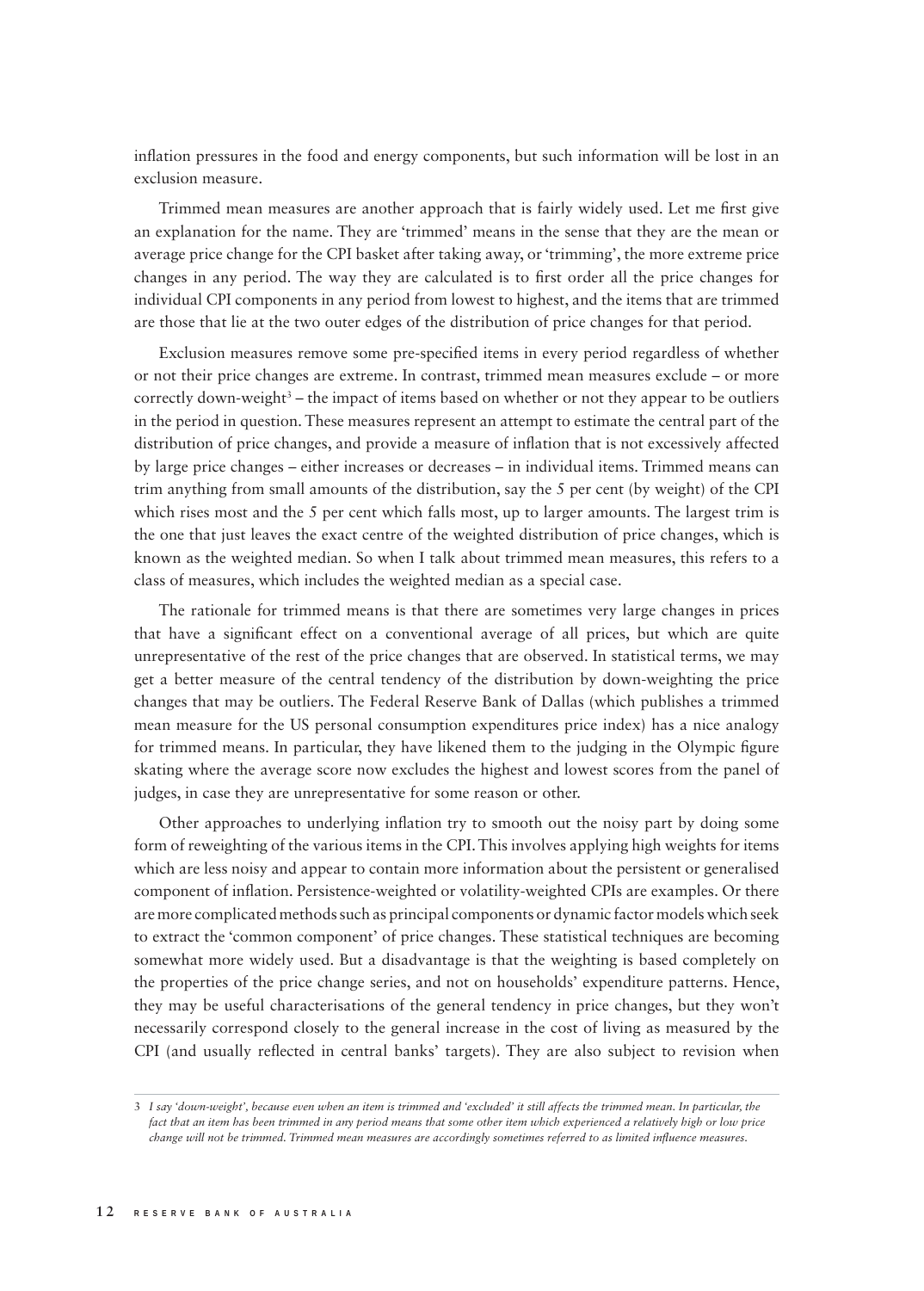data for subsequent months or quarters become available. And if ease of communication is a consideration, they may suffer if they are viewed as something of a 'black box'.

One novel alternative, which is proposed in some forthcoming work by two colleagues, Christian Gillitzer and John Simon, is to preserve the weights used in the CPI, but to smooth the price changes in those items which are particularly volatile. One advantage of this method  $-$  which they call component-smoothed inflation  $-$  is that it is guaranteed to match the growth of the CPI over time. We will need to study this approach further, but it may be a worthwhile addition to a suite of measures of underlying inflation.<sup>4</sup>

I should point out that all the measures discussed here are attempts to construct indicators of the *current rate* of underlying inflation, not attempts to construct *leading indicators* of inflation. If underlying inflation is reasonably persistent (as we would expect) then a good measure of underlying inflation should also have some ability to predict short-term inflation. But we wouldn't expect it to have much forecasting ability over longer periods. Instead, over periods of two or three years, developments in inflation will be determined by movements in the fundamental economic determinants of inflation, including the influence of monetary policy.

#### **An Assessment of Some Measures of Underlying Infl ation**

There are many ways to estimate underlying inflation, but the two approaches that are most commonly used by central banks are exclusion measures and trimmed mean measures. The RBA has monitored both of these types of measures over a long period of time. The staff has been looking at trimmed mean measures since 1994, soon after they were first proposed in work at the Federal Reserve Bank of Cleveland. As most of the people here today will be aware, we have tended to pay significant attention to these measures.

Nevertheless it is important to periodically carefully review the performance of different types of measures of underlying inflation, which is what we have done in the work that I am discussing today. In a forthcoming paper with Andrea Brischetto, we make an assessment of trimmed mean measures, exclusion measures and the headline CPI for four economies – Australia, the euro area, Japan and the United States. The intention was to see if there was evidence on the performance of different measures of underlying inflation that was reasonably robust across these economies and so was likely to also apply to other countries.

There are a few methodological issues that we've had to deal with in calculating the trimmed mean measures. One important issue is that we have chosen to seasonally adjust price changes for all those items which appear to show seasonality in their prices. There is a particular technical reason why it is important to use seasonal adjustment when calculating trimmed means, but it can also be helpful in removing some of the noise in exclusion-based measures and in the overall CPI. The United States is the only one of these four economies that publishes a seasonally adjusted CPI.

<sup>4</sup> *But as with all measures, there will be circumstances where it may not provide the best estimate. Indeed, the current case of the 'temporary-but-extended' shock to banana prices is perhaps a case where it may not be that useful. In a case like this, the best solution is probably going to be one that actually significantly down-weights fruit prices. If the price had spiked up and then immediately down again, the component-smoothed inflation measure could have handled it reasonably well. But this shock to the level of prices has lasted for several quarters, and so the increase in banana prices will actually feed through into the component-smoothed measure to a greater extent than seems sensible. So that measure will probably overstate underlying infl ation for a little while.*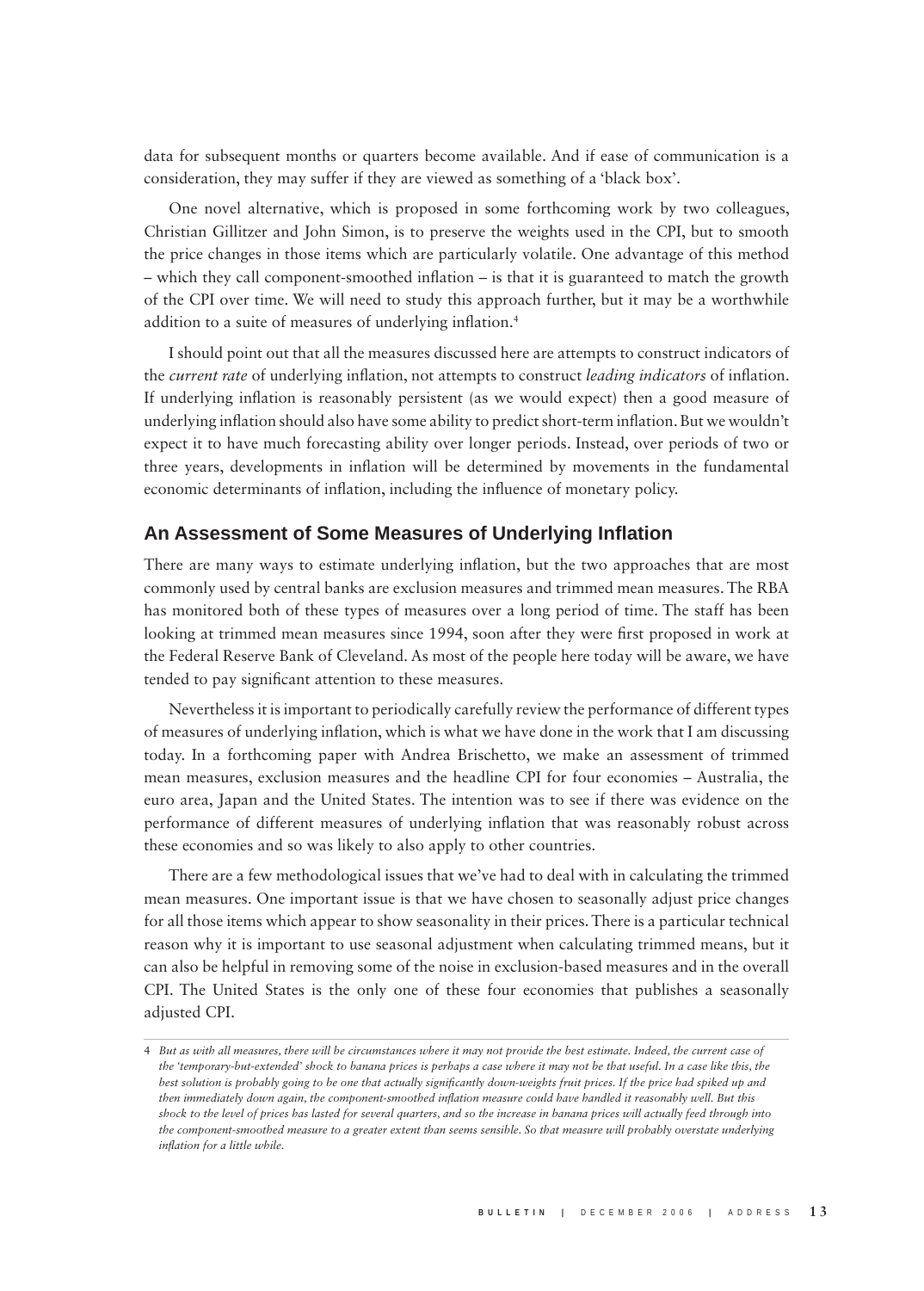One particularly interesting technical issue is that trimmed mean measures can be significantly affected by the presence of large expenditure items in the CPI basket. Such large items make the distribution of price changes quite 'lumpy', which can add volatility to trimmed mean measures, especially to weighted medians. This issue is particularly relevant in the United States, where there is a large item for implicit rent for home-owners, which alone accounts for about 23 per cent of the US CPI. As a number of others have noted, the large size of this item means that it is very frequently the weighted median item – that is, the item at the centre of the weighted distribution of prices. What we have proposed is to break this item up into four regional subcomponents. Disaggregating this item results in a distribution of price changes that is less peaked and more smooth. The result is an improvement in the performance of trimmed mean measures, especially the weighted median. It also sometimes has a significant effect on the estimated annual rate of underlying inflation, especially in 2001 and 2002 when it lowers the weighted median by as much as 0.7 percentage points, bringing the weighted median closer to other measures of inflation at that time.

What we have done for the four economies is to calculate a whole range of trimmed mean measures, starting at the CPI (or the 0 per cent trim), then gradually trimming more and more from the edges of the distribution, until we end up with the weighted median which can also be called the 50 per cent trim because it trims 50 per cent of the distribution from both ends.



To illustrate the beneficial effects of trimming, I am going to first show the results for the 25 per cent trim, which is the central one of all the feasible trims. The jagged line in Graph 1 shows the monthly or quarterly headline inflation rate for the four economies, and the smoother line shows the trimmed mean measure. As you can see, the trimmed mean provides a very significant reduction in the noise in high-frequency inflation, and it does so without resorting to any form of averaging across time. This chart suggests that these measures may

actually allow analysts to infer something about the underlying trend in inflation from just the latest monthly or quarterly outcome.

This graph effectively summarises the benefits of trimmed means. But we have also taken the range of trimmed mean measures and compared them with exclusion-based measures on several different criteria. I can illustrate the results with one of these criteria, which is whether the measures of underlying inflation track the medium-term trend in inflation. Researchers often proxy the trend in infl ation by a two- or three-year centred moving average of monthly or quarterly headline inflation rates. What we have done is to see how close each of our measures comes,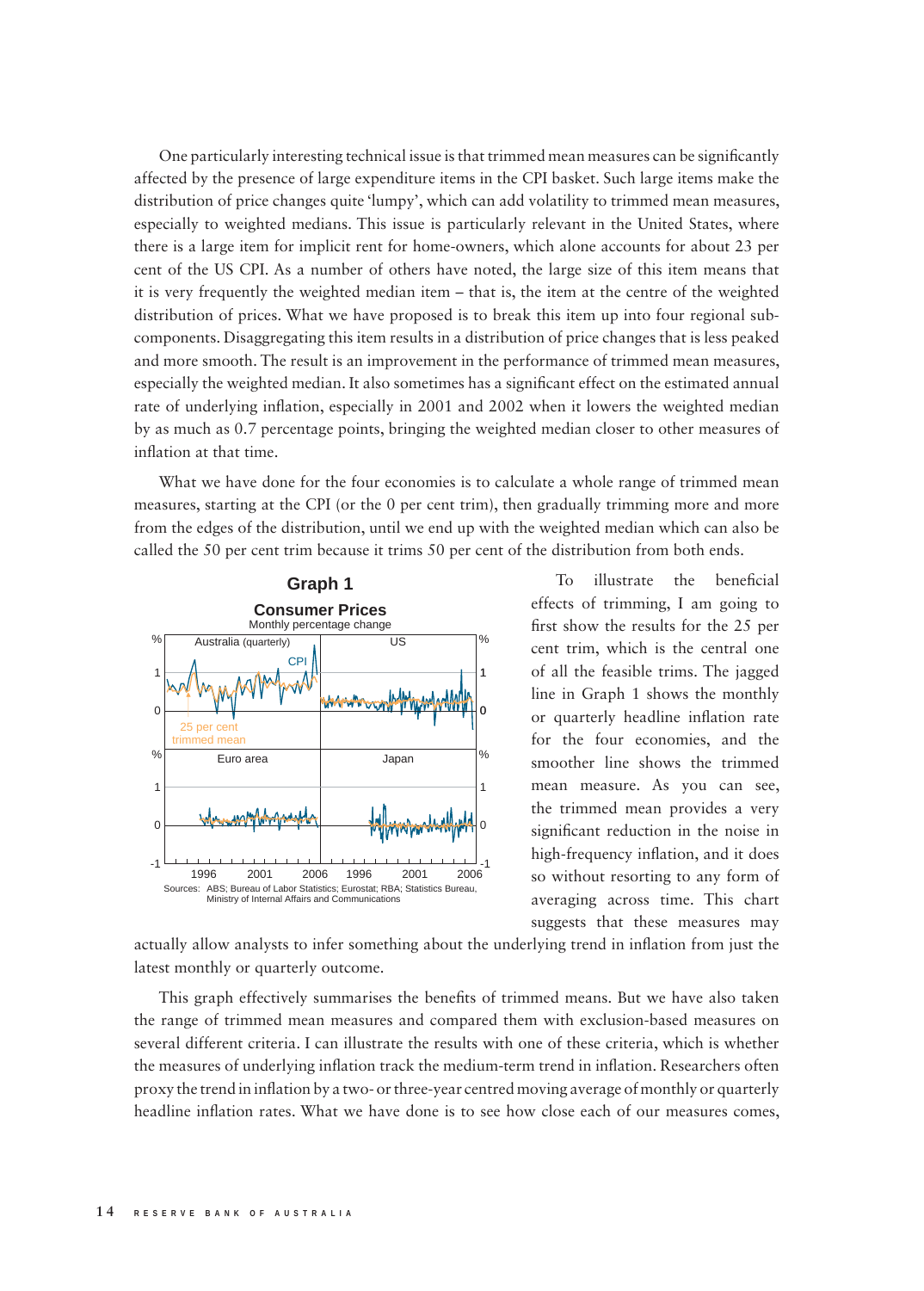on average, to tracking the centred 9-quarter trend in CPI inflation for Australia, or the 25-month centred trend for the other economies. We can summarise this performance in a chart showing a measure known as the root mean squared error (RMSE) (Graph 2). The graph shows this measure of 'closeness to trend' for a range of candidate measures of underlying inflation. The horizontal lines in each panel show the RMSE for the exclusion-based measure of core inflation, while the curved lines show the RMSE for the range of trims as we go from left to right, from the headline CPI to the weighted median.



The results are fairly consistent. In all four cases, even small trims result in a substantial reduction in the RMSE relative to trend inflation. The maximum reductions in RMSE are around 65–75 per cent for the economies with monthly data and about 40 per cent for Australia's quarterly data. For each economy there is a wide range of trims offering significant improvements relative to both the headline CPI and the exclusion-based measure. The 'optimal' trims (according to this measure) vary depending on the country. We find that the US trimmed means calculated using disaggregated data for implicit rent (the solid line) outperform the trims based on the standard total implicit rent series (the dotted line), especially as we move to the right and towards the weighted median.

We've looked at several other criteria, and the results are in the paper. We find that trimmed mean measures perform well if the metric is that underlying measures should be reasonably smooth. They also seem to give fairly unbiased measures of the longer-term average rate of CPI inflation, especially for smaller trims. And the trimmed mean measures perform better than either the headline CPI or exclusion measures in forecasting various measures of near-term inflation.

The results suggest that there is a fairly wide range of trims that appear to perform well.<sup>5</sup> This is illustrated here in Graph 3 which combines the results from several of the tests referred to above, to provide a simple summary measure of how close each trim is to an overall optimal one. The optimised trims (according to this measure) are around 20 per cent for the United States and Australia and around 35–40 per cent for Japan and the euro area. However, if we define trims that

<sup>5</sup> *There are two ways of calculating annual rates of trimmed mean inflation. The more common, which is used in this paper, is to calculate monthly or quarterly trimmed mean infl ation using the distribution of monthly or quarterly price changes, and to cumulate these into an index that can produce annual rates. The alternative is to calculate annual trimmed mean inflation using* the distribution of annual price changes. The observations here on the performance of different trims refer to the performance of the first method. We present evidence in the paper that when the latter method is used it may be best to avoid large trims such as *the weighted median.*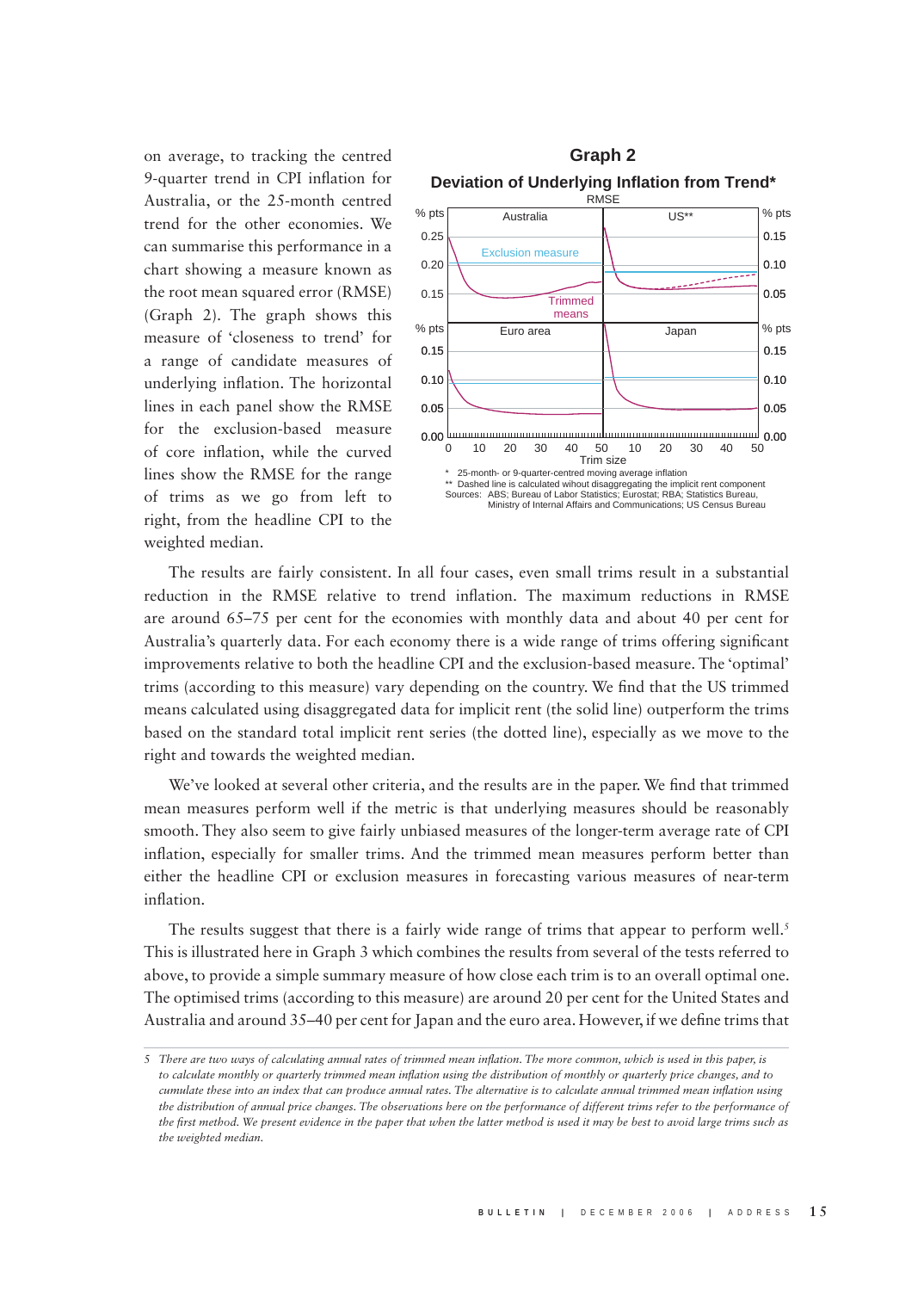

capture 80 per cent of the feasible gains as being close to optimal, the range of 'close to optimal' trims starts at between 5 and 10 per cent for all four economies and extends all the way to the 50 per cent trim (weighted median) in all cases. The key point is that there seems to be a very wide range of trims that offer noticeable improvements over the headline and exclusion measures.

# **Recent Trends in Underlying Infl ation**

So what do the measures tell us about recent developments,

including the period when rising oil prices have boosted headline CPI inflation? There has been significant debate over how to think about the effect of rising oil prices. Some central banks have focused mostly on exclusion measures, but others have looked more at headline inflation. One justification for the latter position is that rising oil prices have been caused in large part by the growth in demand for oil from China and other emerging markets. But the growth of these countries has also resulted in falls in prices of a range of manufactured goods, and it may not be appropriate to leave out one effect that is boosting headline inflation while leaving in the effect that is reducing inflation. Fortunately, trimmed means can deal even-handedly with these two effects, by down-weighting potential outliers at both ends of the distribution.

Graph 4 shows three measures of annual inflation – headline CPI inflation, the traditional exclusion measure and a trimmed mean measure – for the four economies. Since we have demonstrated that a broad range of trims perform well, we simply use the 25 per cent trim, the



midpoint of all feasible trims. For the United States, the trimmed mean measure is based on the disaggregated regional data for implicit rents.

The chart shows that the trimmed mean measure of underlying inflation (the orange lines) has generally been running lower than the headline figure (the dark blue lines). But – importantly – trimmed mean inflation has been running higher than suggested by exclusion-based core measures (the light blue lines). This result is not surprising given that the standard core measures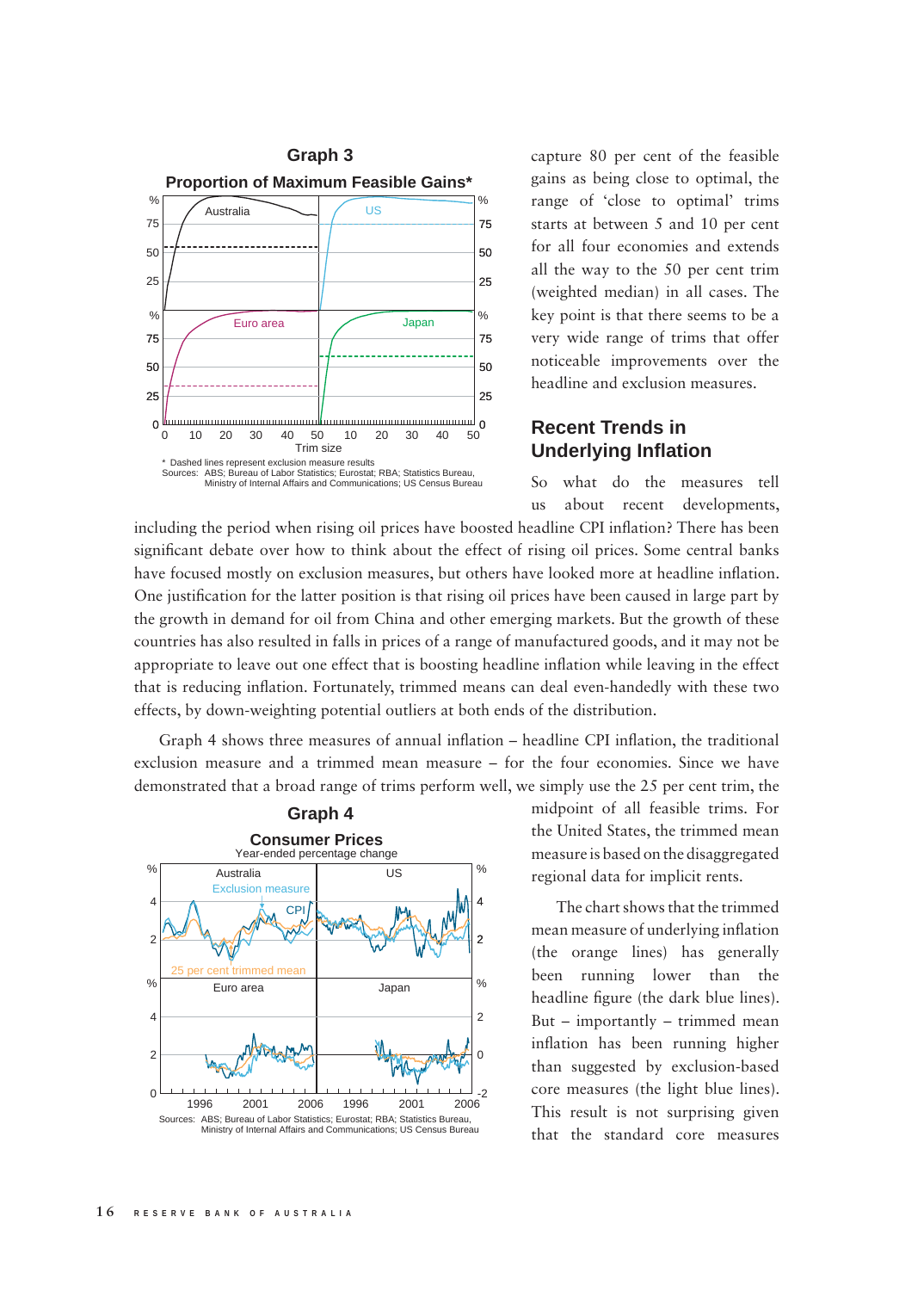completely exclude the significant effect of higher fuel prices. The trimmed mean measure downweights the impact of extreme price movements in fuel prices, but is symmetrical in the sense that it also down-weights the impact of prices that have fallen significantly.

Nevertheless, the trimmed mean measures suggest that, compared with the experience of the 1970s, inflationary pressures have remained generally well-contained in the face of a major shock to oil prices. This is partly because we use relatively less oil than we did then, and also because expectations are now better anchored. In addition, to a considerable extent, the shock we are facing today may be just a change in the relative price of energy (and other resources) in terms of manufactures. So today's environment seems less threatening than 30 years ago, but the use of exclusion-based core measures probably makes it look a little more benign than it really is.

#### **Concluding Comments**

Let me sum up with some overall impressions from the recent work that the staff has done.

Although the ultimate objectives for central banks are usually specified in terms of CPI inflation, measures of underlying inflation are an important input into forecasting inflation. At the RBA, the staff has paid significant attention to trimmed mean measures as measures of underlying inflation, and there is nothing in this recent work that would cause us to reassess this. Based on data for four economies, this work suggests that – on average – trimmed means tend to outperform headline and exclusion-based 'core' measures on a range of different criteria. In particular, trimmed mean measures appear to have a higher signal-to-noise ratio than either of the other measures, which makes them more useful for extracting information about the current trend in underlying inflation.

And the results also provide support for the use of trimmed means as useful measures of underlying inflation at the current juncture where the growth of China and other emerging markets is having those two offsetting effects on global inflation. Whereas some central banks have tended to focus on headline inflation and others have focused more on exclusion measures, our results provide some justification for a middle path, namely one which deals with outliers at both ends of the distribution of price changes in a symmetric manner.

Our results for the US CPI suggest that the performance of trimmed means (especially large trims such as the weighted median) can be improved by breaking up the large implicit rent component into regional sub-components. A more general point is that using a finer degree of disaggregation will often improve the performance of trimmed mean measures.

Although these results suggest that trimmed means are useful measures, it's possible that further research will suggest additional methodological improvements to the calculation of these measures. In addition, there will inevitably be trade-offs between various goals for underlying measures. For example, if the goal is to arrive at a series which is very smooth and gives good signals of *changes* in the trend rate of underlying inflation, then trimming a significant proportion of the distribution of monthly or quarterly price changes may be optimal. But the more that is trimmed, the greater the likelihood that the remaining part of the distribution may no longer give a good reading of the *level* of overall inflation: that is, a small amount of bias may be introduced. This would suggest that if there is a choice between a range of trims that appear to